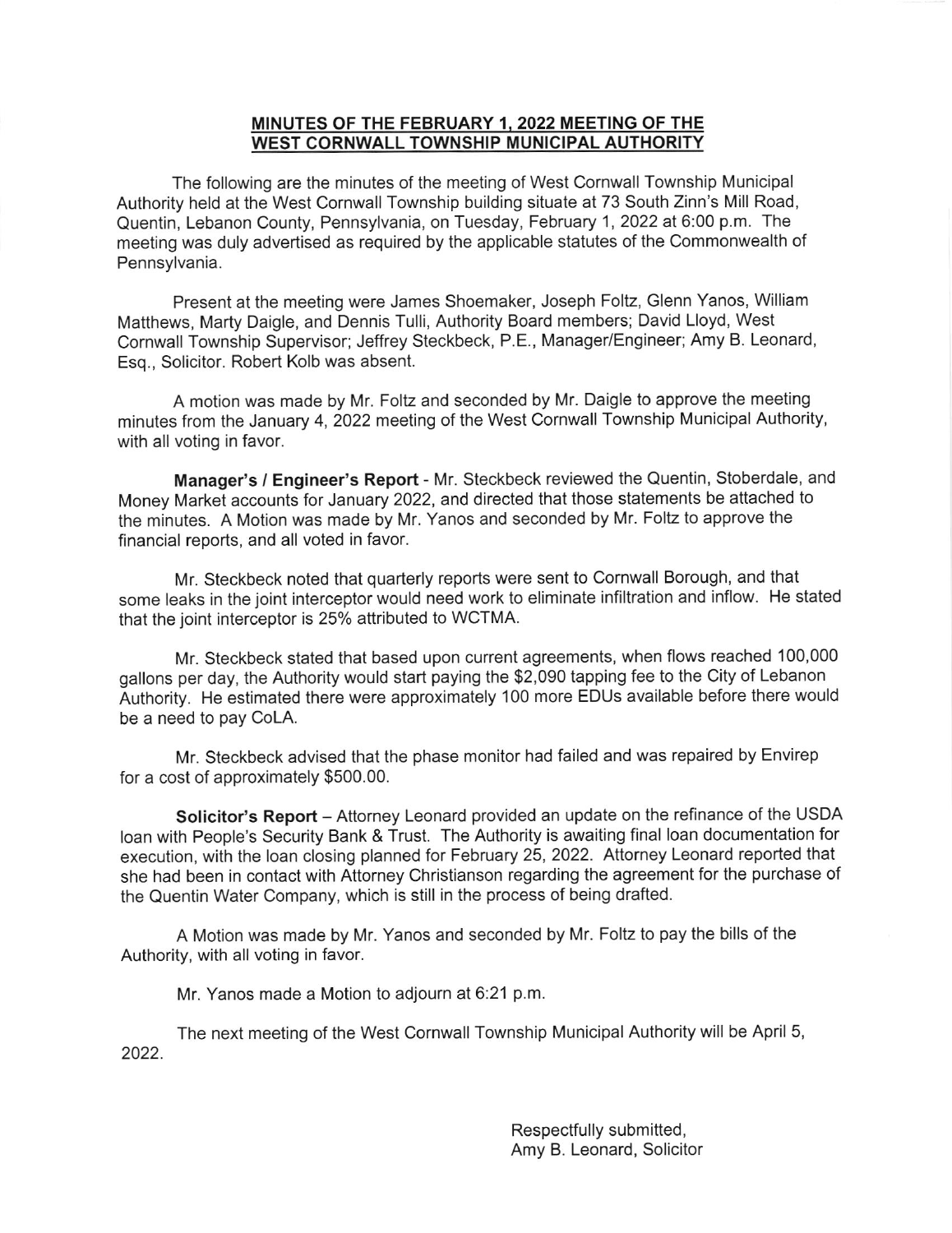## WEST CORNWALL TOWNSHIP MUNICIPAL AUTHORITY 73 S. ZINNS MILL ROAD LEBANON, PA 17042

AUTHORITY BOARD MEETING FEBRUARY 1, 2022 6:00 PM

#### AGENDA

- 1. Convene meeting
- 2. Pledge of allegiance
- 3. Roll call introduction of the Board
- 4. Public comment on Agenda only
- 5. Changes/additions to Agenda
- 6. Approve meeting minutes of previous meeting(s)
- 7. Authority Manager report.
	- a. Review and approve financials
- 8. Engineer report
- 9. Solicitor report
- 10. Old Business
	- a. North Cornwall Township Dairy Road pump station agreement
	- b. USDA Loan refinancing update from bond counsel and solicitor. Officers and professionals should expect final documents to execute, sign, seal in the very near future after DCED approves filings. Closing set for February 25th, with electronic fund transfers.
	- c. Quentin Water Company purchase update on new information. Bank requested, and received, QWC financial information for 2019 and 2020. Awaiting QWC accountant to finish 2021 tax return which will be provided to bank. Verbal approval of loan from Peoples Security Bank & Trust. Formal terms of loan document anticipated within a few days of receiving the QWC 2021 financials.

#### 11. New Business

- 12. Public comment
- 13. Pay the bills
- 14. Adjourn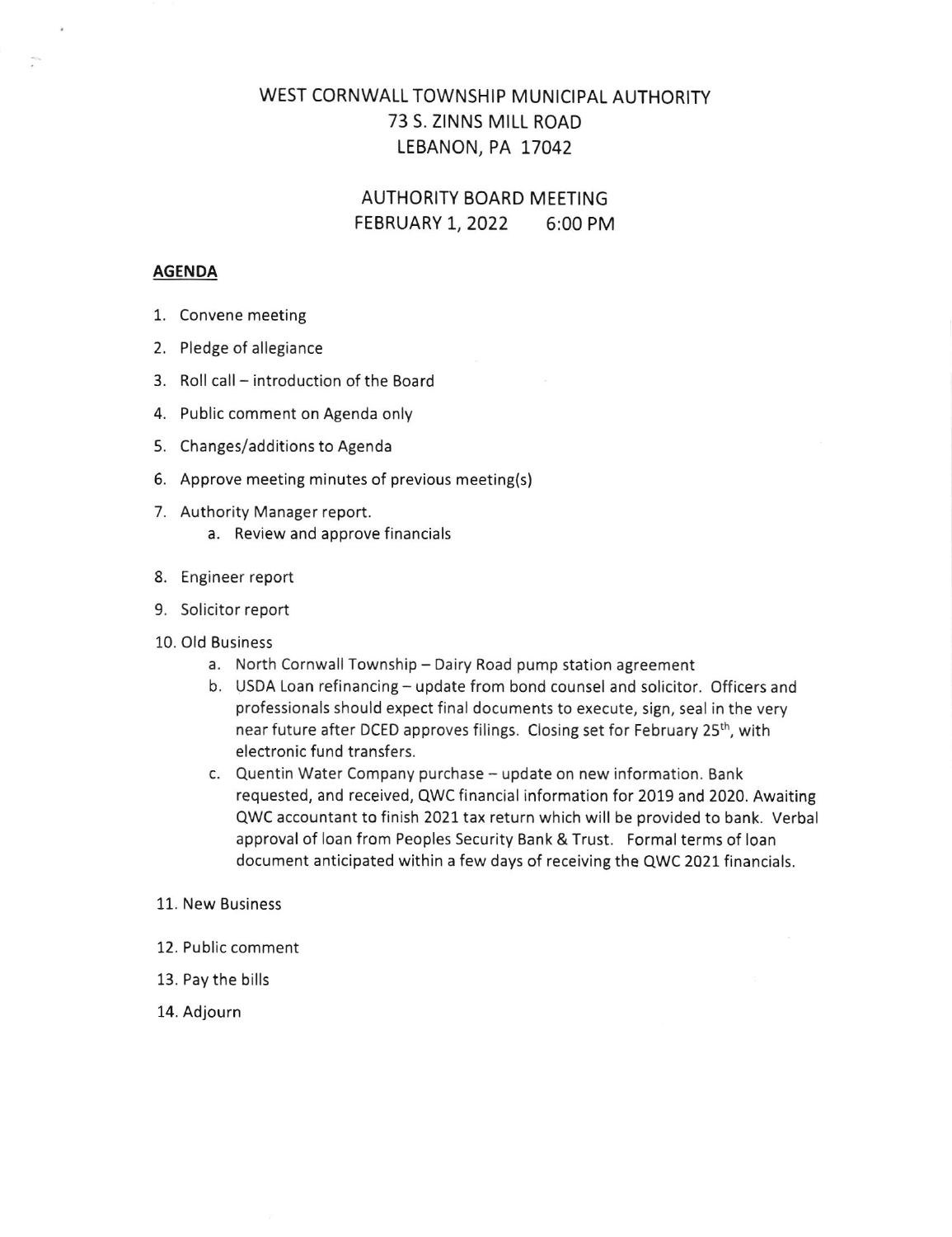## Register: QUENTIN - ACCOUNT #XXXX0907



# West Cornwall Twp. Municipal Authority

 $\omega$ 

From 01/01/2022 through 01/31/2022 Sorted by: Date, Type, Number/Ref

| Date       | Number  | Payee                         | Account                         | Memo                     | Payment C  |             | <b>Deposit</b> | <b>Balance</b> |
|------------|---------|-------------------------------|---------------------------------|--------------------------|------------|-------------|----------------|----------------|
| 01/05/2022 | 3429    | WILLIAM MATTHEWS              | <b>Accounts Payable</b>         | Req 3532B - Board Pay    | 300.00 X   |             |                | 239,703.76     |
| 01/05/2022 | 3436    | <b>HENRY &amp; BEAVER LLP</b> | <b>Accounts Payable</b>         | Req 3534 - Legal Svcs.   | 125.00 X   |             |                | 239,578.76     |
| 01/05/2022 | 3440    | Four Girls, LLC               | <b>Accounts Payable</b>         | REq 3538                 | 2,300.00 X |             |                | 237,278.76     |
| 01/06/2022 | Zip Pay | MET-ED                        | Accounts Payable                | Req 3539 - P.S. Electric | 255.64 X   |             |                | 237,023.12     |
| 01/06/2022 | 3433    | <b>MARTIN DAIGLE</b>          | <b>Accounts Payable</b>         | REq 3532F - Board Pay    | 150.00 X   |             |                | 236,873.12     |
| 01/06/2022 | 3435    | <b>JEFFREY STECKBECK</b>      | <b>Accounts Payable</b>         | REq 3533 - One Calls a   | 960.00 X   |             |                | 235,913.12     |
| 01/06/2022 | 3443    | Dennis Tulli                  | Accounts Payable                | Req 3532E - Board Pay    | 300.00 X   |             |                | 235,613.12     |
| 01/07/2022 | 3434    | JOSEPH FOLTZ                  | <b>Accounts Payable</b>         | Req 3532G - Board Pay    | 350.00 X   |             |                | 235,263.12     |
| 01/07/2022 | 3439    | <b>JOSEPH FOLTZ</b>           | <b>Accounts Payable</b>         | Req 3537 - 4th Qtr mete  | 391.00 X   |             |                | 234,872.12     |
| 01/11/2022 | 3430    | <b>ROBERT KOLB</b>            | Accounts Payable                | REq 3532C - Board Pay    | 300.00 X   |             |                | 234,572.12     |
| 01/14/2022 |         |                               | <b>EXPENSES:01 Bank Fees</b>    | Service Charge           | $0.84$ X   |             |                | 234,571.28     |
| 01/18/2022 |         |                               | INCOME:01 Quentin:COLA Billin   | Deposit                  |            | $\mathbf X$ | 5,324.59       | 239,895.87     |
| 01/18/2022 |         |                               | INCOME:01 Quentin:Other Billing | Deposit                  |            | X           | 290.00         | 240,185.87     |
| 01/20/2022 | Zip Pay | <b>VERIZON</b>                | <b>Accounts Payable</b>         | REq 3541 - Phone Svc.    | 76.24 X    |             |                | 240,109.63     |
| 01/25/2022 | 3441    | <b>OMNISITE</b>               | <b>Accounts Payable</b>         | REq 3540 - P.S. Comm     | 441.00 X   |             |                | 239,668.63     |
| 01/31/2022 | 3431    | <b>GLENN YANOS</b>            | Accounts Payable                | REq 3532D - Board Pay    | 175.00 X   |             |                | 239,493.63     |
| 01/31/2022 | 3437    | Envirep                       | <b>Accounts Payable</b>         | Req 3535 - Phase monit   | 572.58 X   |             |                | 238,921.05     |